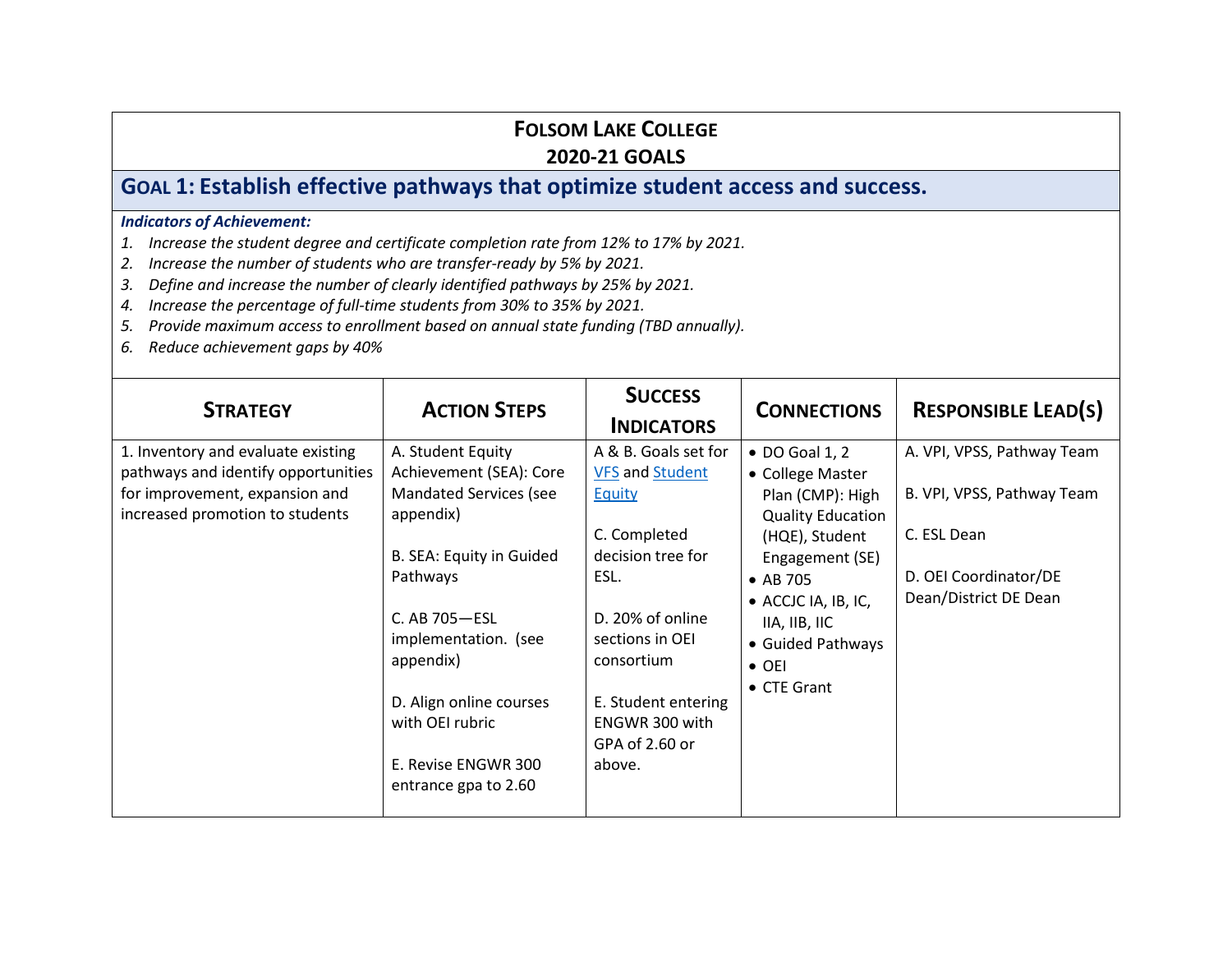|                                                                                                                                            | <b>FOLSOM LAKE COLLEGE</b><br><b>2020-21 GOALS</b>                                                                                                                                           |                                                                                                                                                 |                                                                                                                                                                                                      |                                                                                                                          |  |
|--------------------------------------------------------------------------------------------------------------------------------------------|----------------------------------------------------------------------------------------------------------------------------------------------------------------------------------------------|-------------------------------------------------------------------------------------------------------------------------------------------------|------------------------------------------------------------------------------------------------------------------------------------------------------------------------------------------------------|--------------------------------------------------------------------------------------------------------------------------|--|
| GOAL 1: Establish effective pathways that optimize student access and success.                                                             |                                                                                                                                                                                              |                                                                                                                                                 |                                                                                                                                                                                                      |                                                                                                                          |  |
|                                                                                                                                            | F. Promote 15 to Finish<br>campaign                                                                                                                                                          | F. Increase in first-<br>time students<br>taking 15 units.                                                                                      |                                                                                                                                                                                                      |                                                                                                                          |  |
| 2. Implement improved class<br>scheduling system to better meet<br>student needs                                                           | A. Implement Ad Astra<br><b>Platinum Analytics</b><br><b>B. Connect Meta Majors</b><br>and Program Maps to<br>scheduling process<br>C. Implement Degree<br>Planner and MapMaker.             | A. Increased use of<br>enrollment trends<br>to inform the<br>scheduling process.<br><b>B.</b> Increased<br>persistence and<br>completion rates. | · DO Goal 1<br>• CMP: HQE,<br>Innovation and<br>Technology (I&T)<br>• ACCJC IA, IB, IC,<br>IIA, IIIC<br>$\bullet$ IEPI (2 <sup>nd</sup> Grant re:<br>the student<br>experience)<br>• Guided Pathways | A.Enrollment Management<br>Subcommittee<br><b>B</b> and C. Program Mapping<br>Subcommittee, Meta Major<br>Team           |  |
| 3. Promote communication<br>channels that increase awareness of<br>course offerings, deadlines, service,<br>programs, resources and events | A. SEA: Targeted outreach<br>(see appendix)<br>B: SEA: Reading and<br>Writing Center, Math and<br>Science Center, and<br>Learning Skills Center,<br><b>Student Athlete Success</b><br>Center | A & B. Goals set for<br><b>VFS and Student</b><br>Equity                                                                                        | · DO Goal 1<br>• CMP: SE<br>• ACCJC IB, IC, IIB<br>$\bullet$ IEPI (2 <sup>nd</sup> Grant re:<br>redesigning the<br>student<br>experience)<br>• Guided Pathways                                       | A.VPSS, Outreach Office,<br>Equity Center, PISO<br>B. Instructional Deans, Equity<br>Center. PISO; Equity<br>Coordinator |  |
| 4. Monitor student progress and<br>proactively engage with at-risk<br>students prior to key milestones                                     | A. Starfish (early alert and<br>case management)                                                                                                                                             | A. widespread use<br>of Starfish by<br>faculty and staff.                                                                                       | • DO Goal 1<br>• CMP: HQE, SE,<br>18T                                                                                                                                                                | A.OIR Dean, SS Deans,<br>Starfish Teams, VPSS,<br>Pathways Design Team                                                   |  |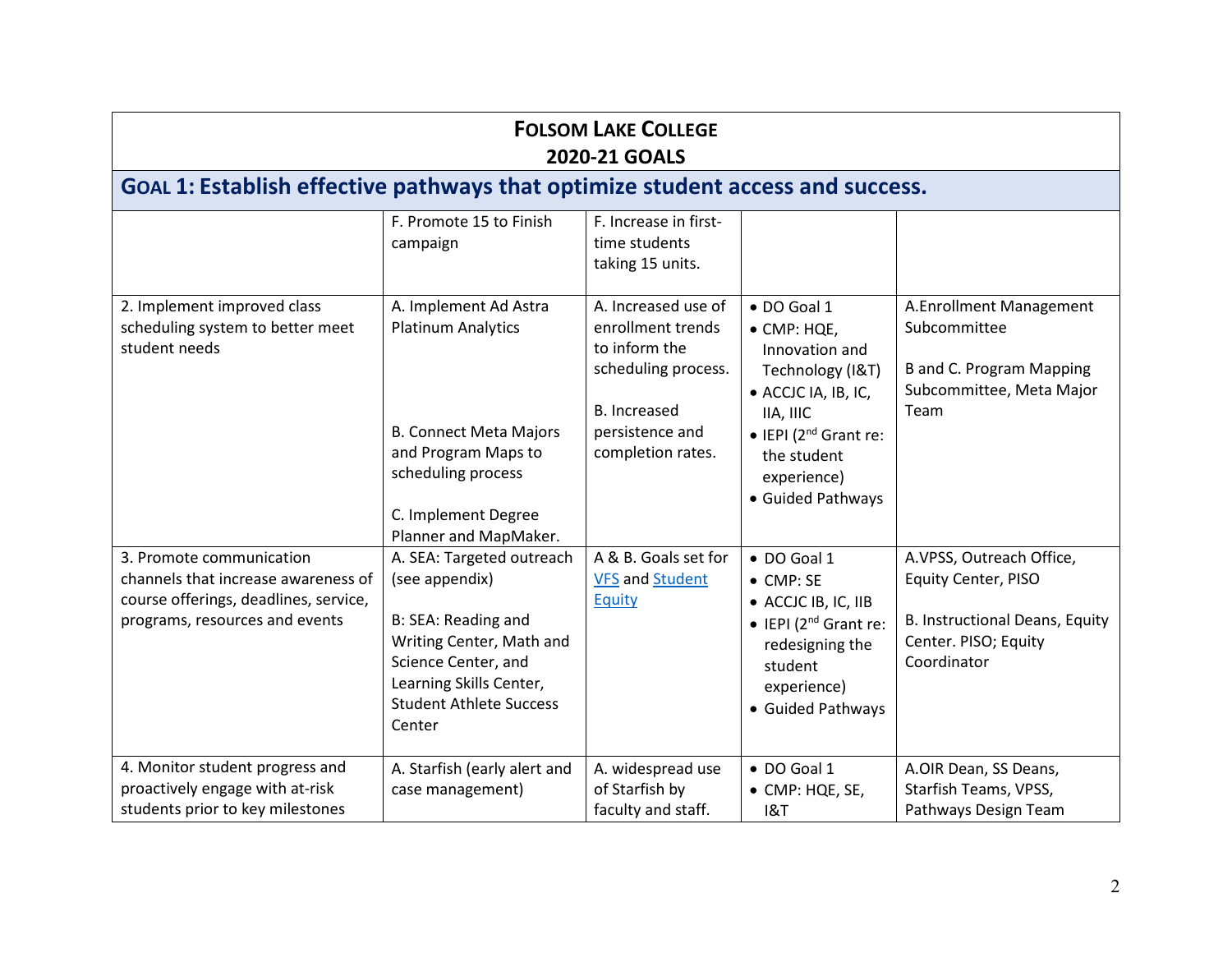| <b>FOLSOM LAKE COLLEGE</b><br><b>2020-21 GOALS</b>                                                                                     |                                                                                   |                                                                                                        |                                                                                                                      |                                                                                                                           |
|----------------------------------------------------------------------------------------------------------------------------------------|-----------------------------------------------------------------------------------|--------------------------------------------------------------------------------------------------------|----------------------------------------------------------------------------------------------------------------------|---------------------------------------------------------------------------------------------------------------------------|
| GOAL 1: Establish effective pathways that optimize student access and success.                                                         |                                                                                   |                                                                                                        |                                                                                                                      |                                                                                                                           |
| (first semester, 30 units, 70 units,<br>$etc.$ ).                                                                                      | <b>B. Degree Planner</b><br>C. Ad Astra's Velocity                                | B. Roll out of<br>Degree Planner in<br>fall 2020<br>C.Ad Astra's<br>Velocity deployed<br>and in use.   | • ACCJC IA, IIA, IIB<br>• IEPI $(2^{nd}$ Grant re:<br>redesigning the<br>student<br>experience)<br>• Guided Pathways | <b>B. Program Mapping</b><br>Subcommittee, Math and<br>Science Dean, Degree<br>Planner Team, VPI, Pathways<br>Design Team |
| 5. Develop a comprehensive<br>recruitment and persistence plan to<br>achieve enrollment goals.                                         | See strategies 1-4 above.                                                         |                                                                                                        |                                                                                                                      |                                                                                                                           |
| 6. Evaluate necessity of 15 unit<br>minimum in order to challenge by<br>exam.                                                          | Discussion on<br>Matriculations/Equity and<br><b>Student Success</b><br>Committee | <b>Revised Policy</b>                                                                                  | DO Goal 1<br>CMP HQE &<br>SE.                                                                                        | Matriculation/Student<br><b>Success Committee</b>                                                                         |
| 7. Evaluate the necessity of and<br>impact upon disproportionately<br>impacted students of out-of-<br>discipline course prerequisites. | <b>OIR Analysis</b><br>Dept Chair Discussion                                      | OIR report<br>Greater percentage<br>of<br>disproportionately<br>impacted students<br>taking GE courses | DO Goal 1<br>CMP HQE &<br><b>SE</b>                                                                                  | <b>OIR</b><br><b>Department Chairs</b><br>Matriculation/Equity/Student<br><b>Success</b>                                  |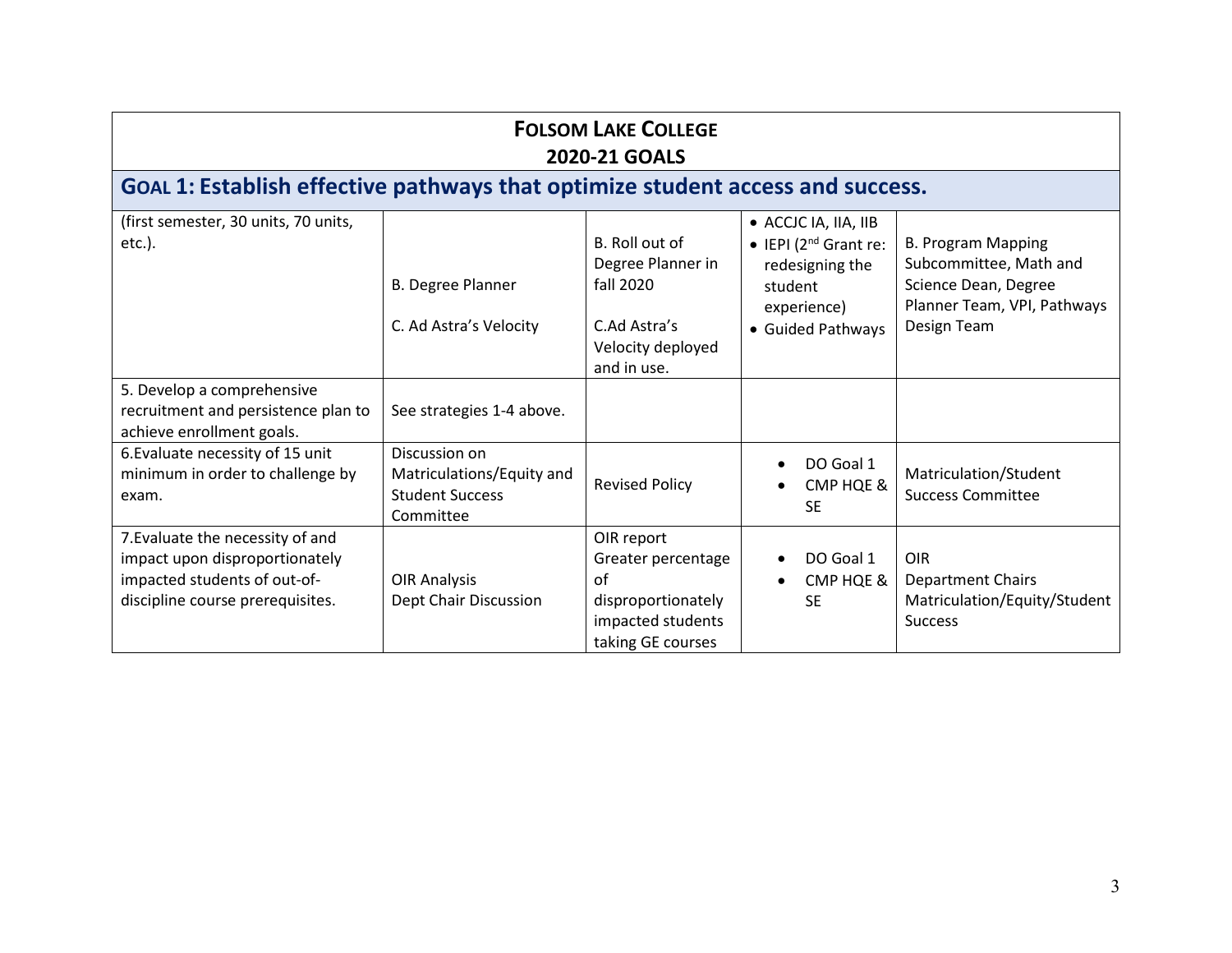## **GOAL 2: Ensure equitable academic achievement across all racial, ethnic, socioeconomic and gender groups.**

- *1. Achieve 71% course success rate for each student group by 2021.*
- *2. Achieve a 17% degree and certificate completion rate for each student group by 2021.*
- *3. Achieve proportionality in transfer-ready preparation rates for each student group by 2021.*
- *4. Recruit faculty, staff and administrators to reflect the demographics of the District's service area.*
- *5. Increase enrollment rates among groups who are traditionally underrepresented in higher education within the District's service area.*
- *6. Reduce achievement gaps by 40%*

| <b>STRATEGY</b>                                                                                          | <b>ACTION STEPS</b>                                                       | <b>SUCCESS</b><br><b>INDICATORS</b>                      | <b>CONNECTIONS</b>                                                                  | <b>RESPONSIBLE</b><br>LEAD(S)                                                                         |
|----------------------------------------------------------------------------------------------------------|---------------------------------------------------------------------------|----------------------------------------------------------|-------------------------------------------------------------------------------------|-------------------------------------------------------------------------------------------------------|
| Develop and use culturally<br>1.<br>relevant curriculum and<br>instruction.                              | SEA: Enhancing equity on<br>campus and in the<br>classroom (see appendix) | Goals set for VFS<br>and Student Equity                  | • DO Goal 2, 3, 5<br>• CMP: HQE, SE<br>• ACCJC IIC, IIIA, IIIA<br>• Guided Pathways | Professional<br>Development<br>Committees, Equity<br>Center, Diversity and<br><b>Equity Committee</b> |
| 2. Address the disproportionate impact of<br>assessment, placement and<br>prerequisites.                 | See strategies 1 and 3.                                                   |                                                          |                                                                                     |                                                                                                       |
| 3. Promote courageous conversations<br>that address institutional barriers and<br>systems of oppression. | <b>SEA: Equity Center</b><br>А.<br>(see appendix)                         | A & B. Goals set for<br><b>VFS and Student</b><br>Equity | $\bullet$ DO Goal 2<br>• CMP: HQE, SE<br>• ACCJC IA, IC, IIC,<br>IIIA               | A & B.VPSS,<br>Professional<br>Development<br>Committees, Equity                                      |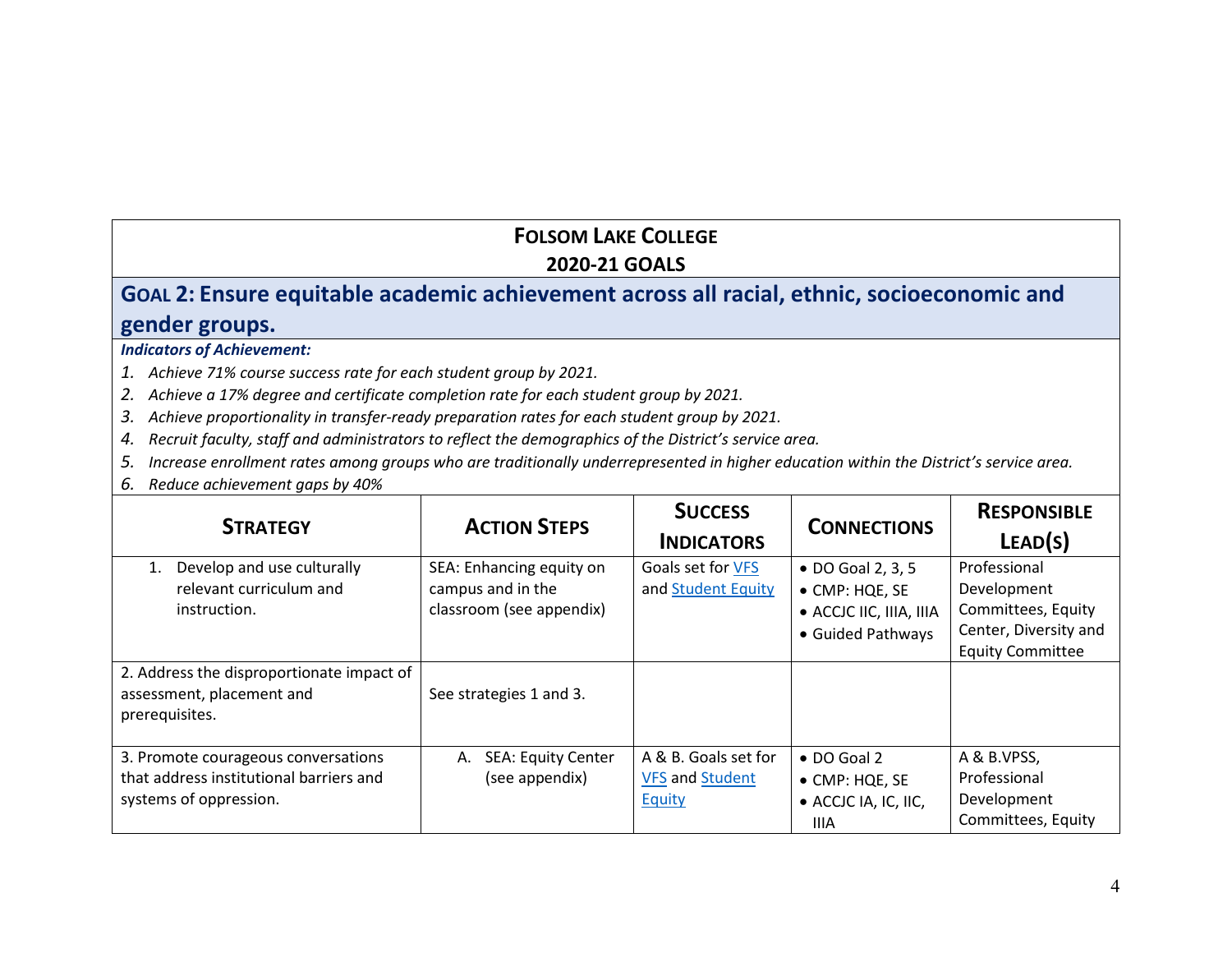# **GOAL 2: Ensure equitable academic achievement across all racial, ethnic, socioeconomic and gender groups.**

|                                                                                                    | B. Provide faculty the<br>opportunity to examine<br>equity data for their<br>classrooms in order to close<br>equity gaps                                                                                                              | B. Creation of joint<br>faculty/OIR data<br>coaching group to<br>explore equity gaps<br>and steps to close<br>them.                                                                            | • Guided Pathways                                                                                           | Center, Diversity and<br>Equity Committee,<br>Pathways Design<br>Team, OIR, |
|----------------------------------------------------------------------------------------------------|---------------------------------------------------------------------------------------------------------------------------------------------------------------------------------------------------------------------------------------|------------------------------------------------------------------------------------------------------------------------------------------------------------------------------------------------|-------------------------------------------------------------------------------------------------------------|-----------------------------------------------------------------------------|
| 4. Infuse Anti-Racist and No Hate<br>presentations into Professional<br>Development Opportunities. | See Strategies 1 and 3                                                                                                                                                                                                                | Increased PD<br>opportunities                                                                                                                                                                  | DO Goal 2<br>$\bullet$<br><b>CMP HQE</b><br>and SE<br>ACCJC IA,<br>$\bullet$<br>IB, IIA, IIB,<br><b>IIC</b> | Professional<br>Development<br>Committee; Equity<br>Coordinator; DEC.       |
| 5. Increase recruitment outreach to<br>diversify applicant pools.                                  | Provide unconscious bias<br>training. Continue to work<br>with District EEO<br>committee and local college<br>stakeholders to evaluate<br>and improve changes to the<br>recruitment and hiring<br>process.<br>Continue work with FDIP | Trainings provided,<br>and feedback on<br>the hiring training<br>and process shows<br>a greater<br>understanding of<br>equity in the hiring<br>process.<br>Internships started<br>through FDIP | $\bullet$ DO Goal 2,5<br>$\bullet$ CMP: HQE<br>• ACCJC IIIA                                                 | Professional<br>Development<br>Committee, EEO<br>Committee members          |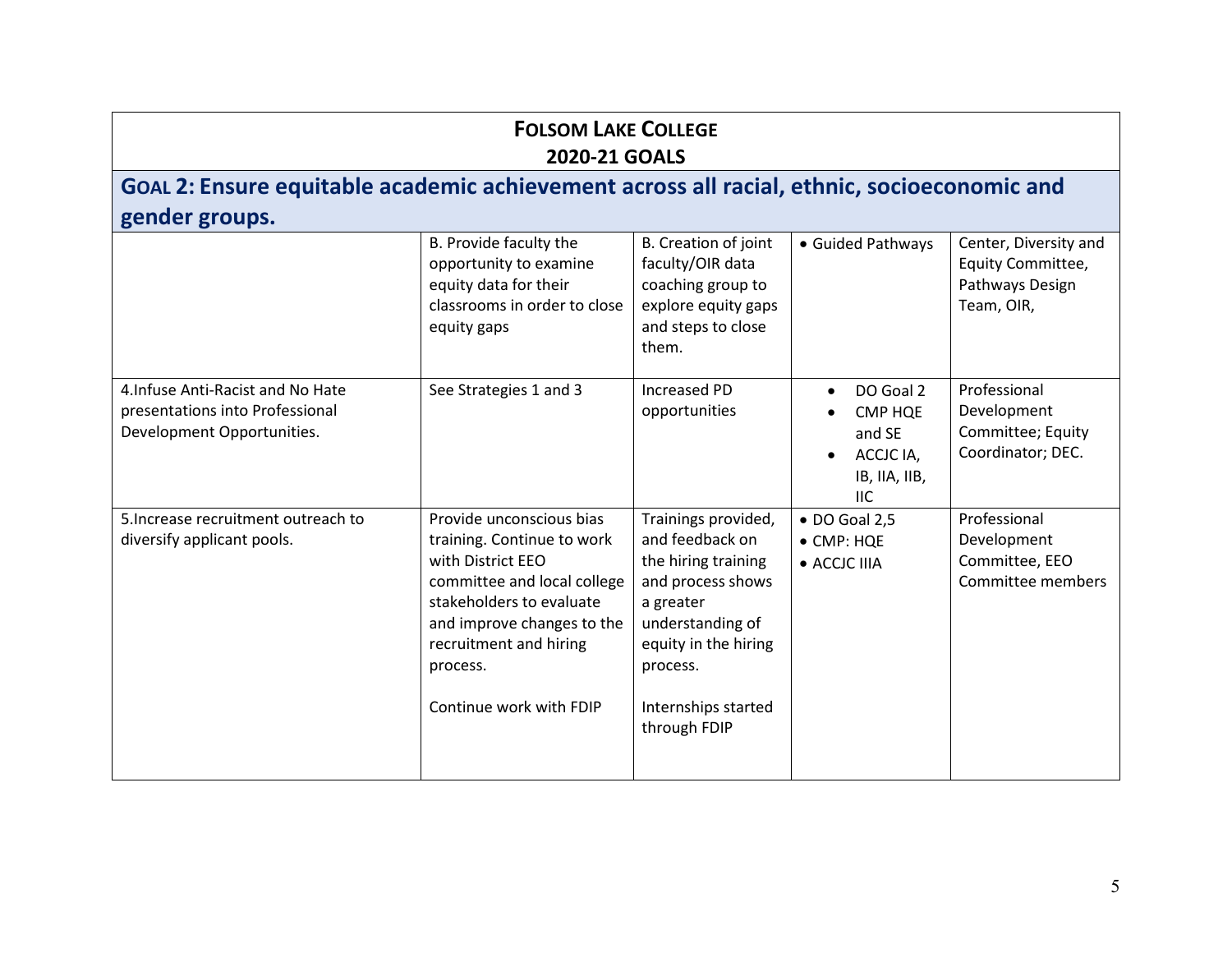| <b>FOLSOM LAKE COLLEGE</b><br><b>2020-21 GOALS</b>                                                       |                                                                                                        |                                                      |                                                                         |                                |
|----------------------------------------------------------------------------------------------------------|--------------------------------------------------------------------------------------------------------|------------------------------------------------------|-------------------------------------------------------------------------|--------------------------------|
| GOAL 2: Ensure equitable academic achievement across all racial, ethnic, socioeconomic and               |                                                                                                        |                                                      |                                                                         |                                |
| gender groups.                                                                                           |                                                                                                        |                                                      |                                                                         |                                |
| 6. Infuse equity into Program Review,<br>Annual Department, and Annual Unit<br><b>Planning Processes</b> | PRDP discussions and<br>revisions to Program<br>Review and ADP templates<br>Addition of Equity Related | Revised Program<br>Review, ADP, and<br>AUP templates | $\bullet$ DO Goal 2<br>• CMP HQE, SE, I&T<br>• ACCJC IA, IB, IC,<br>11A | PRDP; Curriculum<br>Committee. |
|                                                                                                          | questions to Annual Unit<br>Plan template                                                              |                                                      |                                                                         |                                |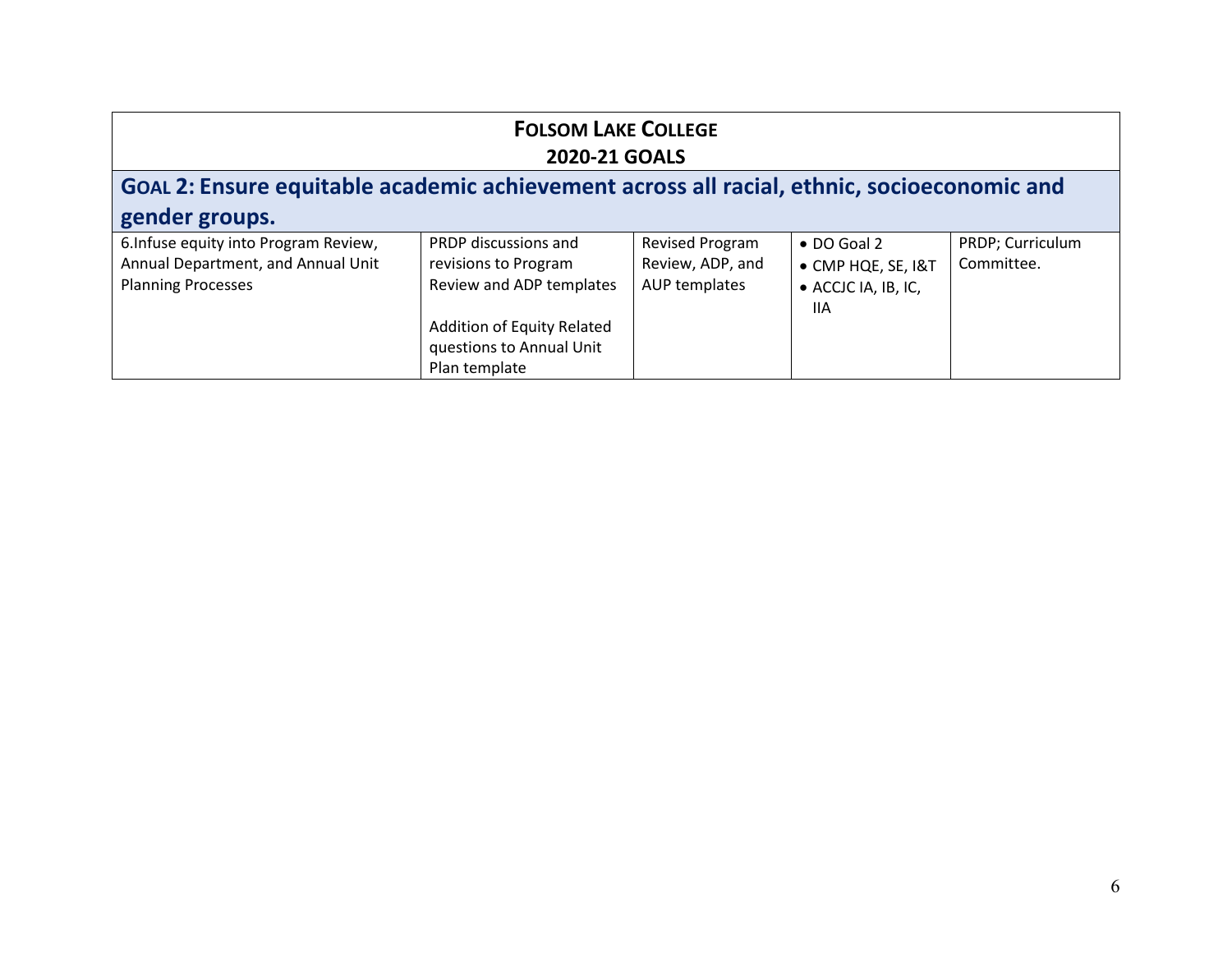## **FOLSOM LAKE COLLEGE**

#### **2020-21 GOALS**

# **GOAL 3: Provide exemplary teaching and learning opportunities.**

- *1. Provide districtwide resources to ensure all new faculty have the opportunity to participate in a faculty academy at all four colleges by fall 2018.*
- *2. Increase student course success from 68% to 71% by 2021.*
- *3. Increase the number of students who say they feel "engagement with their learning experience" by 5% by 2021, as measured by the Community College Survey of Student Engagement.*

| <b>STRATEGY</b>                                                                             | <b>ACTION STEPS</b>         | <b>SUCCESS</b><br><b>INDICATORS</b> | <b>CONNECTIONS</b> | <b>RESPONSIBLE</b><br>LEAD(S) |
|---------------------------------------------------------------------------------------------|-----------------------------|-------------------------------------|--------------------|-------------------------------|
| 1. Collaborate with faculty to develop a<br>new faculty academy at each of the<br>colleges. | Ongoing.                    |                                     |                    |                               |
| 2. Increase professional development                                                        |                             | A.Dr. Frank Harris                  |                    | Professional                  |
| opportunities related to teaching                                                           |                             | follow-up visits with               |                    | Development                   |
| methods, equity, instructional                                                              |                             | faculty and staff.                  |                    | Committee.                    |
| technology, discipline-specific knowledge                                                   | Ongoing.                    |                                     |                    |                               |
| and student services.                                                                       |                             | B. Campus-wide                      |                    | Professional                  |
|                                                                                             |                             | Equity Book Read-                   |                    | Development                   |
|                                                                                             |                             | Ibram X. Kendi's                    |                    | Coordinator.                  |
|                                                                                             |                             | "How to Be An                       |                    |                               |
|                                                                                             |                             | Antiracist"                         |                    | <b>Equity Coordinator</b>     |
| 4. Explore faculty review process with an                                                   | Identification of areas of  | District-level                      | DO Goal 2          | Academic Senate               |
| equity lens                                                                                 | opportunity for infusion of | revisions to faculty                | <b>CMP HQE</b>     | Union                         |
|                                                                                             | equity in review process    | review process                      | ACCJC IB, IC       |                               |
| 4. Ensure that all classroom personnel,                                                     |                             |                                     |                    |                               |
| with a focus on new and adjunct faculty,                                                    |                             |                                     |                    |                               |
| have the necessary resources to engage                                                      | Ongoing. See strategies 1   |                                     |                    |                               |
| in improvement of curriculum, teaching                                                      | and $2.$                    |                                     |                    |                               |
| and learning.                                                                               |                             |                                     |                    |                               |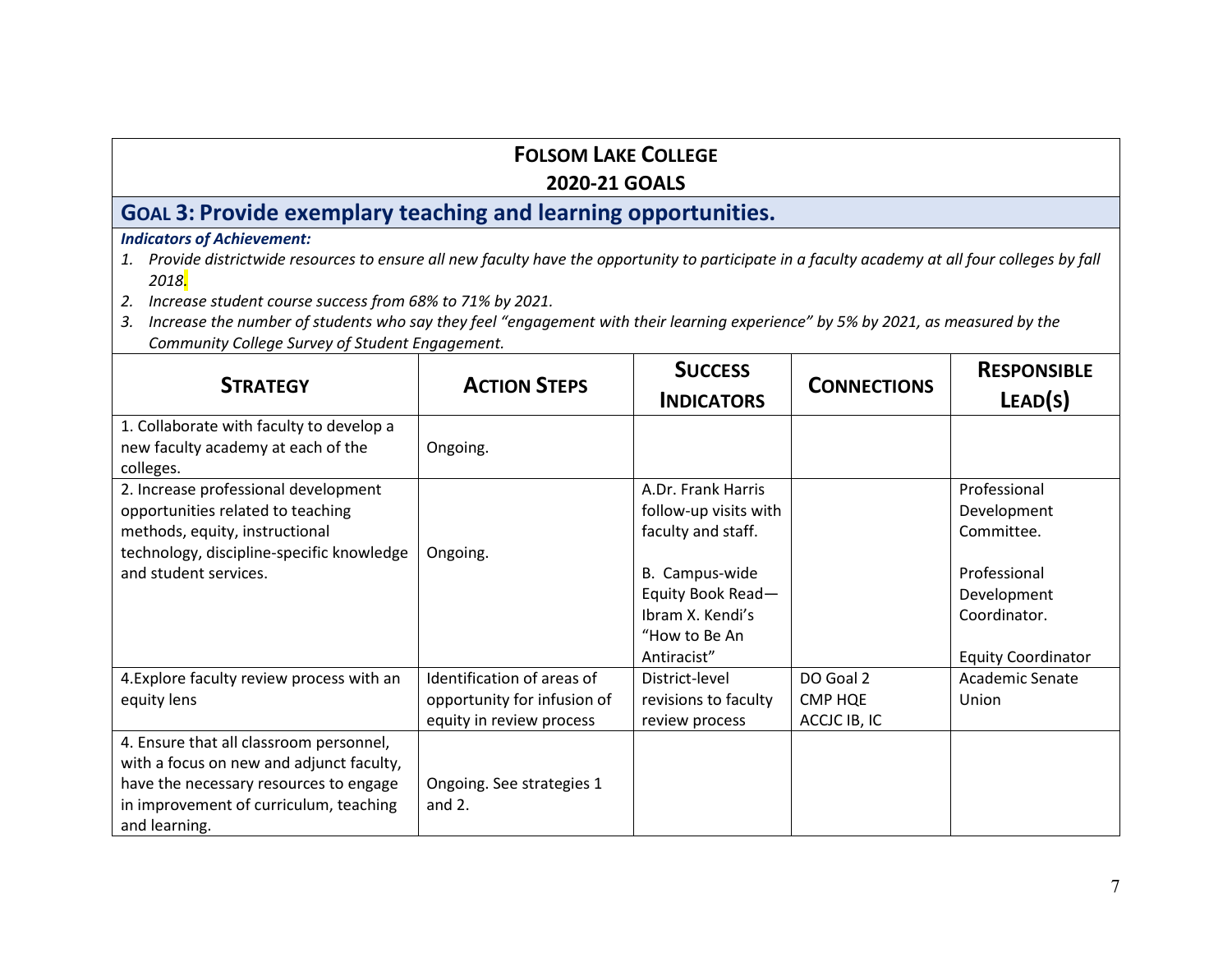| <b>FOLSOM LAKE COLLEGE</b><br><b>2020-21 GOALS</b>                                                                          |                                                                                                                                                  |                    |                                               |                                              |
|-----------------------------------------------------------------------------------------------------------------------------|--------------------------------------------------------------------------------------------------------------------------------------------------|--------------------|-----------------------------------------------|----------------------------------------------|
| <b>GOAL 3: Provide exemplary teaching and learning opportunities.</b>                                                       |                                                                                                                                                  |                    |                                               |                                              |
| 5. Ensure each college has regular<br>opportunities outside of FLEX to support<br>the scholarship of teaching and learning. | Ongoing.                                                                                                                                         |                    |                                               |                                              |
| 6. Provide resources to enhance student<br>learning outcomes, development and<br>assessment.                                | Ongoing.                                                                                                                                         |                    |                                               |                                              |
| 8. Offer academic events, internships and<br>other opportunities for teaching and<br>learning outside the classroom.        | Ongoing.                                                                                                                                         |                    |                                               |                                              |
| 9. Prioritize Culturally Responsive<br>Curriculum Design                                                                    | <b>Curriculum Committee</b><br>discussions; department<br>revision of curriculum to<br>infuse culturally responsive<br>design where appropriate. | Revised curriculum | DO Goal 2<br>CMP HQE & SE<br><b>ACCJC IIA</b> | Curriculum<br>Committee;<br>Academic Senate. |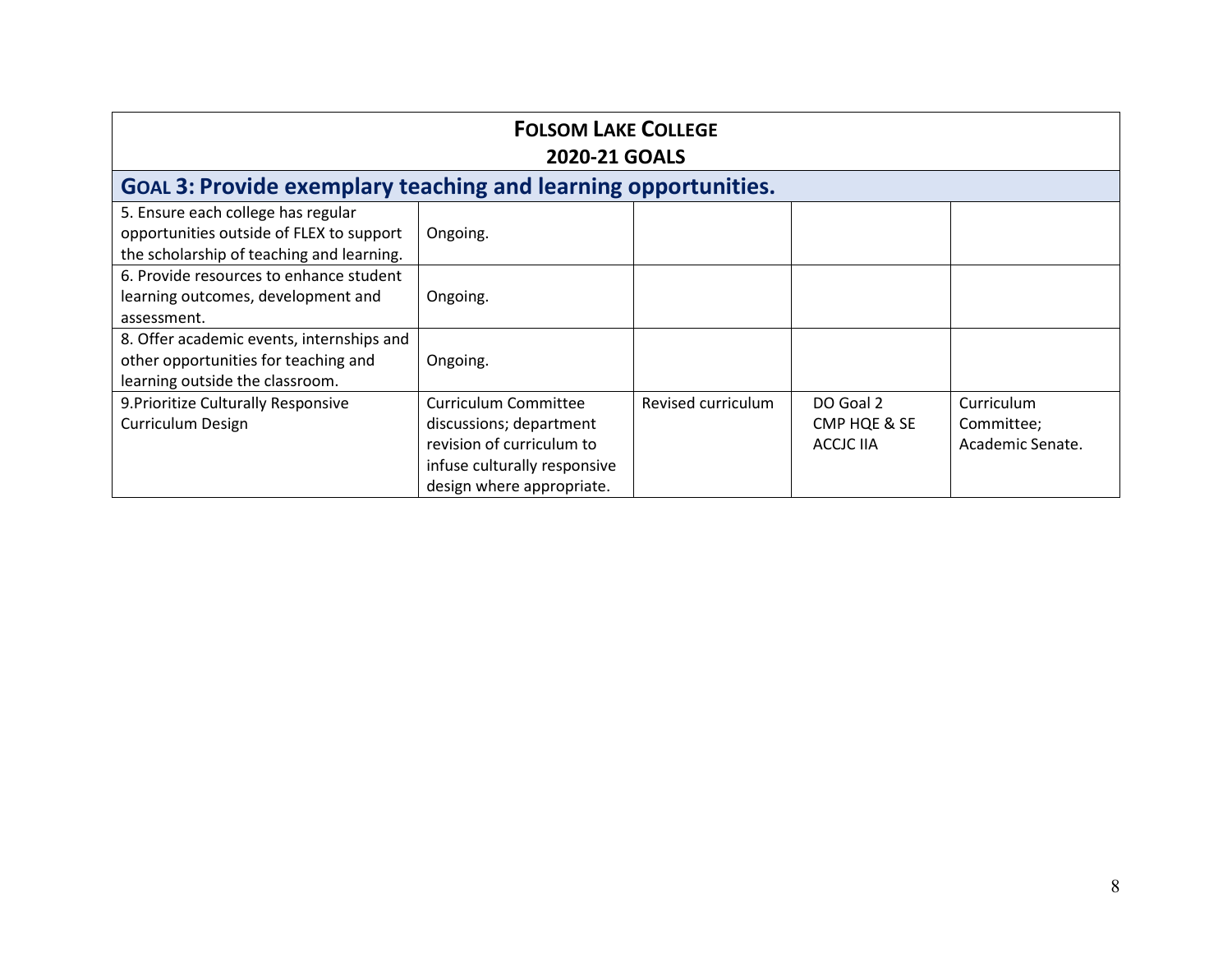# **GOAL 4: Lead the region in workforce development.**

- *1. Increase the number of students who participate in work-based learning experiences in their areas of study by 15% by 2021.*
- *2. Complete an enhanced industry alignment review of all CTE programs by 2021 to ensure the District is addressing regional workforce needs.*
- *3. Increase the number of completers and skills builders who secure employment at a living wage by 10% by 2021.*
- *4. Increase external funding by 50% by 2021 to support workforce and economic development.*

| <b>STRATEGY</b>                                                                                                | <b>ACTION STEPS</b>                                                                                         | <b>SUCCESS</b><br><b>INDICATORS</b>                                                                                       | <b>CONNECTIONS</b>                                                                 | <b>RESPONSIBLE</b><br>LEAD(S)                                             |
|----------------------------------------------------------------------------------------------------------------|-------------------------------------------------------------------------------------------------------------|---------------------------------------------------------------------------------------------------------------------------|------------------------------------------------------------------------------------|---------------------------------------------------------------------------|
| 1. Develop regional advisory committees<br>by industry sector to inform the program<br>development process.    | In collaboration with Valley<br>Vision, leverage regional<br>meetings and sector<br>meetings where possible | Meeting<br>membership and<br>minutes posted on<br>FLC website.                                                            |                                                                                    | CE Dean and Program<br>Faculty                                            |
|                                                                                                                | Programs not supported by<br>regional sectors host annual<br>advisory meeting.                              |                                                                                                                           |                                                                                    |                                                                           |
| 2. Assess current CE program offerings<br>and align them with emerging and<br>current regional industry needs. | A. Career assessment tool<br>integrated into Student<br>Onboarding process and<br>instructional programs.   | A. Use of<br>assessment tool by<br>programs and<br>students                                                               | · DO Goal 4<br>• CMP: HQE,<br>Community<br>Engagement (CE)<br>• ACCJC IA, IC, IIA, | A.CE Dean; CTC<br>Team; FLC WEXP<br>Coordinator.<br><b>B.CE Dean; CTC</b> |
|                                                                                                                | B.Integrate Handshake with<br>WBL. Add student help<br>hiring to Handshake                                  | B.Increased use of<br>platform by<br>employers and<br>students. Platform<br>used for student<br>help hiring on<br>campus. | THC.<br>• Strong<br>Workforce/<br>Perkins<br>• CTE Grant                           | Team; FLC WEXP<br>Coordinator                                             |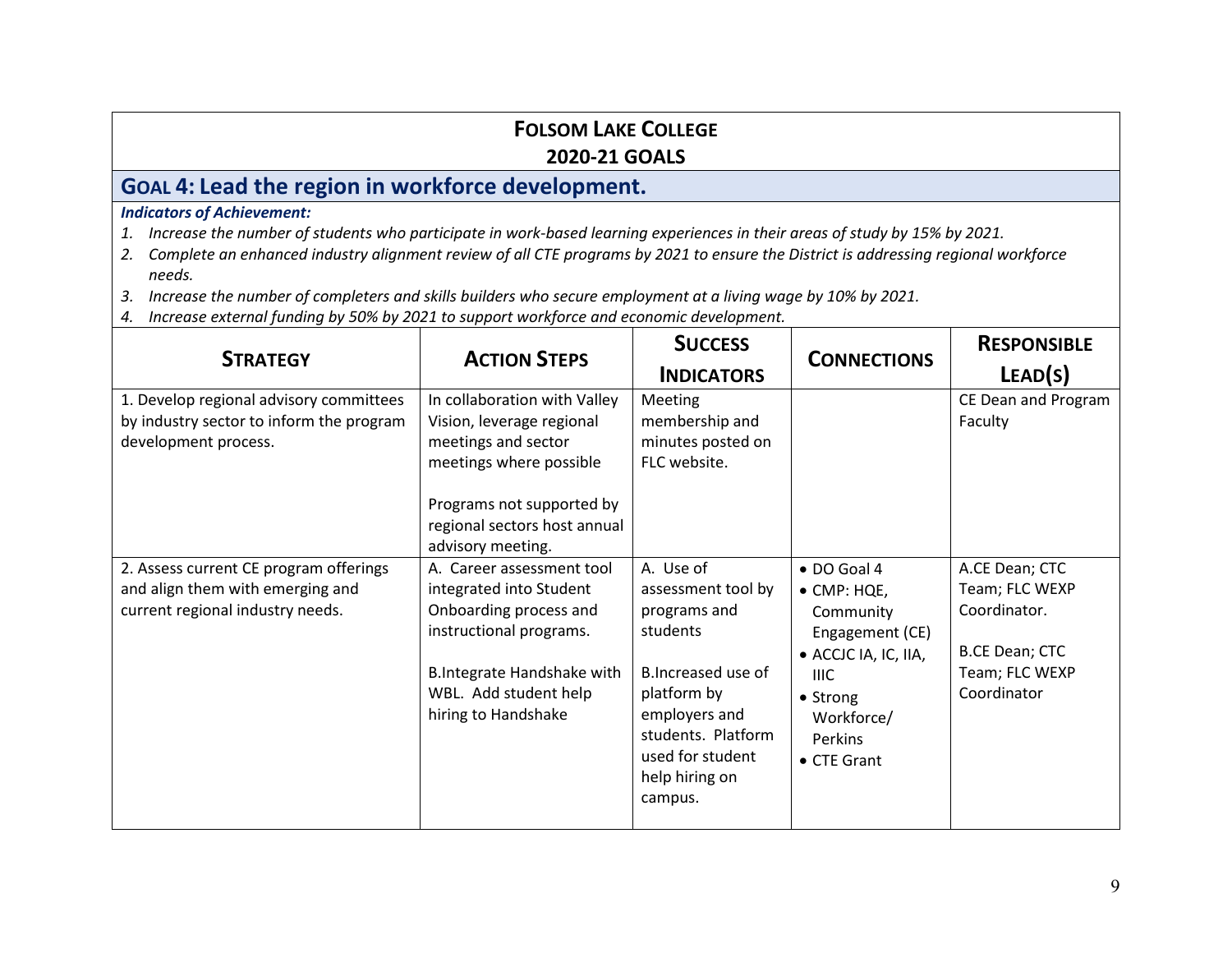| <b>FOLSOM LAKE COLLEGE</b><br><b>2020-21 GOALS</b>                                                                                 |                                                                                                                                                |                                                                                                                 |                                                                                               |  |
|------------------------------------------------------------------------------------------------------------------------------------|------------------------------------------------------------------------------------------------------------------------------------------------|-----------------------------------------------------------------------------------------------------------------|-----------------------------------------------------------------------------------------------|--|
| GOAL 4: Lead the region in workforce development.                                                                                  |                                                                                                                                                |                                                                                                                 |                                                                                               |  |
|                                                                                                                                    | <b>C.Re-Envisioning of Career</b><br><b>Transfer Center</b>                                                                                    | C.Integration of CTC<br>in GP pillars                                                                           | C.CE Dean,<br>Counseling Dean,<br>Counselors/Faculty,<br>CTC Team.                            |  |
| 3. Increase dual enrollment for CE<br>programs.                                                                                    | A.Establish Dual Enrollment<br>MOU with Visions in<br><b>Education and FCUSD</b><br><b>B.Increase Dual Enrollment</b><br>offerings with EDUHSD | A.Agreements<br>established.<br>B.At minimum one<br>program pathway<br>established (e. g.<br>Health Pathway)    | A and B.CE Dean,<br><b>Dual Enrollment</b><br>Dean, Program<br>Faculty/Dean, K12<br>partners. |  |
| 4. Expand work-based internships and<br>learning opportunities by integrating<br>these activities into CE courses and<br>programs. | A. Identify programs that<br>can include work-based<br>learning opportunities.                                                                 | A.At minimum two<br>CE programs with<br>work-based<br>learning embedded<br>in program                           | A.WEXP Coordinator;<br>Program Chairs.                                                        |  |
| 5. Increase marketing of CE programs to<br>students, employers and community<br>partners.                                          | A. Work with SETA job<br>developer funder by SWP<br>regional funds<br>B.Align marketing plan with<br>District's CE plan.                       | A and B. Increase in<br>median annual<br>earnings of<br>students; increase<br>in students<br>attaining a living | A and B.CE Dean<br>PISO, District PIO,<br>SETA.                                               |  |
| 6. Increase support for CTE job<br>placement services.                                                                             | A. Work with SETA job<br>developer funded by SWP<br>regional funds.                                                                            | wage.<br>A.SETA meets or<br>exceeds established<br>goals.                                                       | A.CE Dean, SETA                                                                               |  |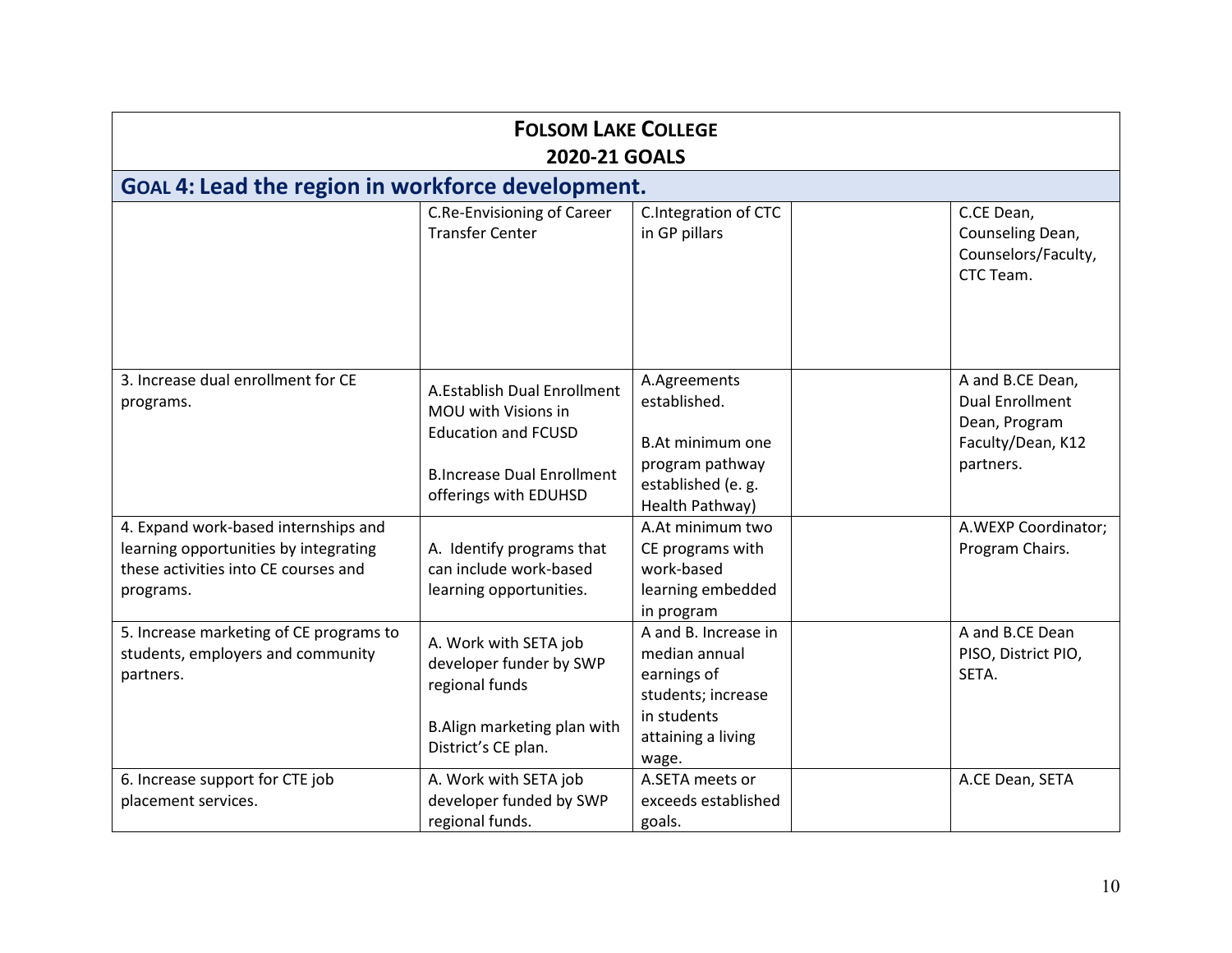## **GOAL 5: Foster an outstanding working and learning environment.**

- *1. Increase employee satisfaction by 5% as measured by the biennial District Employee Satisfaction Survey to be conducted in spring 2017, 2019 and 2021.*
- *2. Increase the number of employees who participate in safety training programs by 25% by 2018.*
- *3. Complete the implementation of the District's 2016 Five-Year Technology Plan by 2021.*
- *4. Expand and enhance a comprehensive wellness program by 2018.*
- *5. Produce an Annual Sustainability Report that highlights District efforts and results beginning in 2017.*

| <b>STRATEGY</b>                                                                                                                                                                 | <b>ACTION STEPS</b>                                                       | <b>SUCCESS</b><br><b>INDICATORS</b>     | <b>CONNECTIONS</b>                                                                       | <b>RESPONSIBLE</b><br>LEAD(S)                                                                      |
|---------------------------------------------------------------------------------------------------------------------------------------------------------------------------------|---------------------------------------------------------------------------|-----------------------------------------|------------------------------------------------------------------------------------------|----------------------------------------------------------------------------------------------------|
| 1. Increase staff and manager<br>participation in professional<br>development activities.                                                                                       | SEA: Enhancing equity on<br>campus and in the<br>classroom (see appendix) | Goals set for VFS<br>and Student Equity | • DO Goal 2, 3, 5<br>• CMP: HQE, SE<br>• ACCJC IIC, IIIA, IIIA<br><b>Guided Pathways</b> | Professional Development<br>Committees, Equity<br>Center, Diversity and<br><b>Equity Committee</b> |
| 2. Encourage broader participation in<br>safety, health and wellness programs<br>and explore developing employee<br>incentives for engaging in health and<br>wellness programs. | Completed and ongoing.                                                    |                                         |                                                                                          |                                                                                                    |
| 3. Support leadership and career<br>pathways for interested employees by<br>utilizing professional development                                                                  | Completed and ongoing.                                                    |                                         |                                                                                          |                                                                                                    |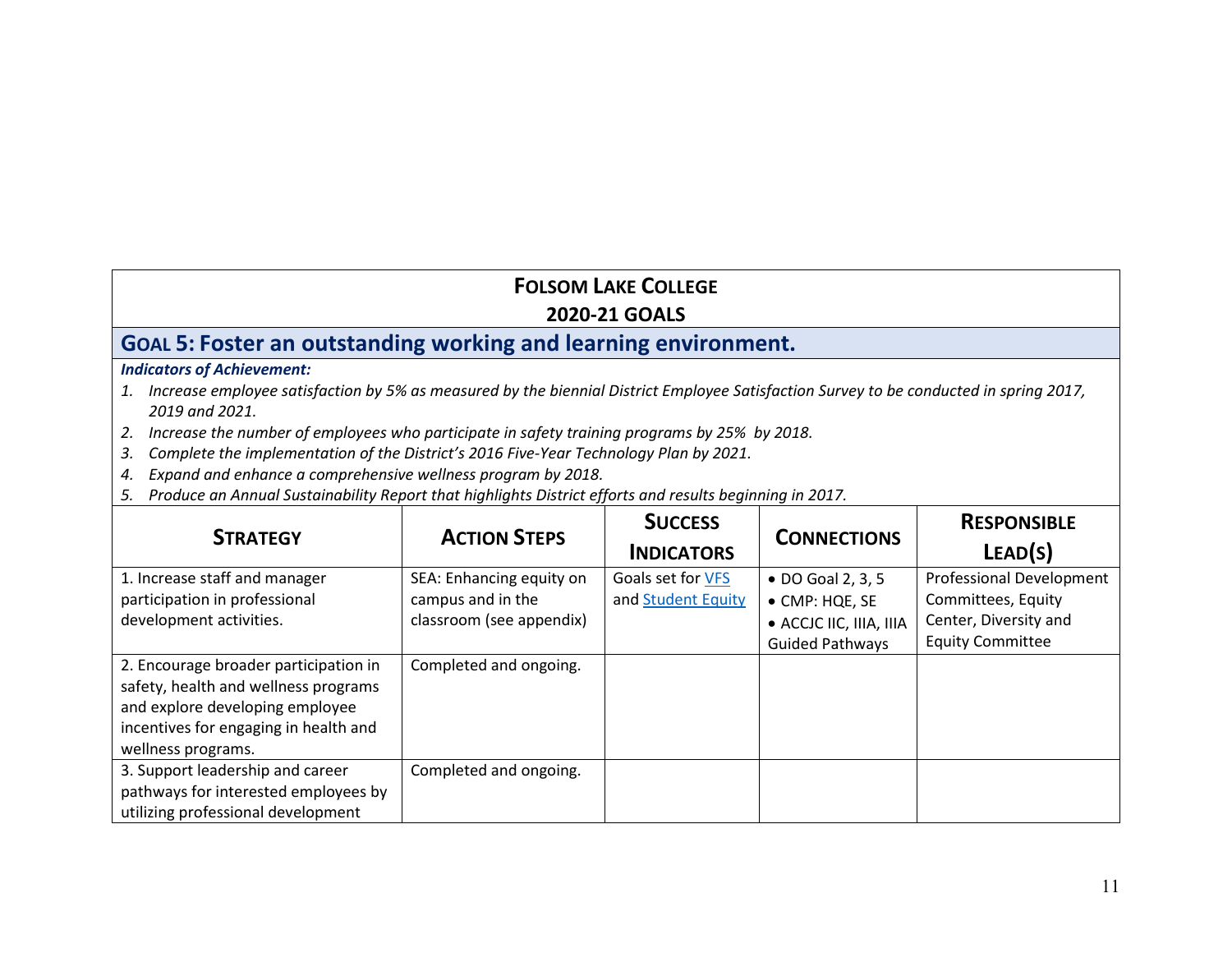| inventories and assessment tools and<br>identifying cross-training and<br>mentorship opportunities.                                           |                                                                                                                                                               |                                                                                             |                                                  |                                                            |
|-----------------------------------------------------------------------------------------------------------------------------------------------|---------------------------------------------------------------------------------------------------------------------------------------------------------------|---------------------------------------------------------------------------------------------|--------------------------------------------------|------------------------------------------------------------|
| 4. Find missing voices for governance<br>processes                                                                                            | On agenda for Academic<br>Senate                                                                                                                              | <b>Broader</b><br>participation in<br>governance<br>processes                               |                                                  | Academic Senate                                            |
| 5. Improve experiences of Students of<br>Color at FLC.                                                                                        | Conduct focus groups in<br>conjunction with RP<br>Group, generate report,<br>employ insights gained.                                                          | Focus groups<br>conducted, report<br>generated, and<br>insights employed<br>in spring 2021. | DO Goals 1&2<br>CMP HQE & SE<br>ACCJC IA, IB,    | <b>OIR</b><br><b>RP Group</b><br>SS Deans<br>Matriculation |
| 6. Coordinate and communicate<br>college sustainability efforts to further<br>implement best practices across the<br>District.                | Completed and ongoing.<br>See prior year's<br>achievements for more<br>details.                                                                               |                                                                                             |                                                  |                                                            |
| 7. Streamline business processes,<br>including appropriate use of<br>technology to improve workforce<br>efficiency and better serve students. | See Goal 1, strategies 2A,<br>2B, 4A, and 4B.<br>See Goal 4, strategy 2A,<br>2B, and 2C.                                                                      |                                                                                             |                                                  |                                                            |
| 8. Foster positive and respectful<br>relationships across all constituencies.                                                                 | See strategy 1.                                                                                                                                               |                                                                                             |                                                  |                                                            |
| 9. Maintain competitive salary and<br>benefits packages for the District<br>workforce.                                                        | Continue to collaborate<br>with and support the<br>district in maintaining<br>competitive salaries and<br>benefits for the college<br>and district workforce. | Determined by<br>District.                                                                  | · ACCJC IIIA                                     | <b>District HR</b>                                         |
| 10. Increase fundraising support for<br>the College                                                                                           | A. Spend more time and<br>energy on major gift<br>fundraising                                                                                                 | A-E. Growth in<br>number of annual                                                          | • DO Goal 5<br>$\bullet$ CMP: CE<br>• ACCJC IIID | Office of Philanthropy,<br><b>College President</b>        |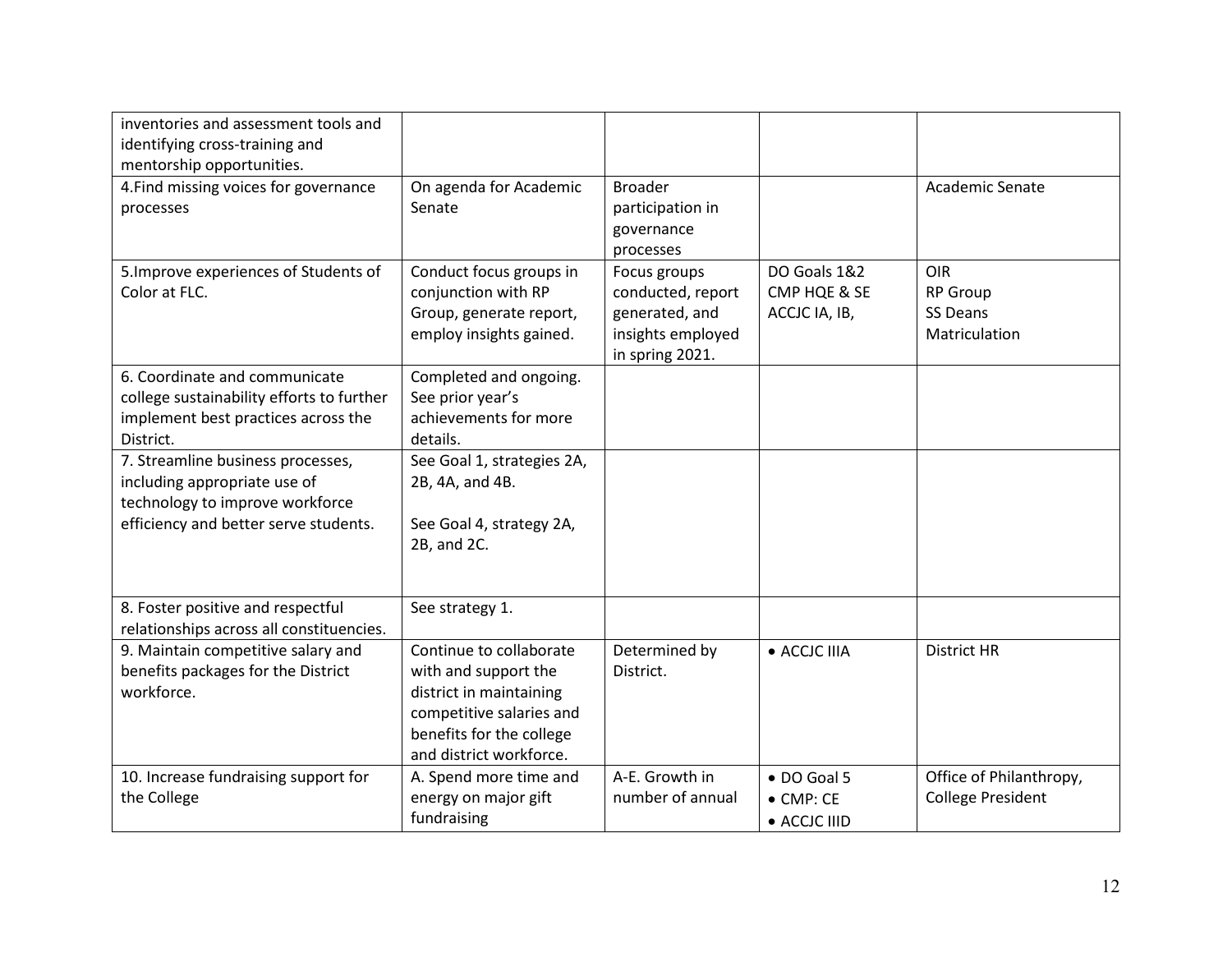|                                                                                                            | B. Focus on the<br>President's Circle<br>initiatives as primary<br>areas for fundraising:<br>Annual Fund, Athletics,<br>Makerspace, President's<br>Fund, and Scholarships<br>makerspace and science<br>bldg 1 and 2.<br>C. Contract with new<br>online fundraising tool,<br>Fundraker, which will be<br>used to raise funds for<br>departments, athletics<br>and special programs<br>D. Work with the FLC<br>Development Council to<br>increase connections in<br>the community, grow<br>friend base and increase<br>Development Council<br>Committee membership<br>E. Explore establishing<br>endowments for the Arts | donors, gifts and<br>revenue.<br>F. Establish<br>separate<br>endowment<br>accounts for Arts<br>and Athletics.<br>Develop plan for<br>fundraising. |                                                  |                                                      |
|------------------------------------------------------------------------------------------------------------|------------------------------------------------------------------------------------------------------------------------------------------------------------------------------------------------------------------------------------------------------------------------------------------------------------------------------------------------------------------------------------------------------------------------------------------------------------------------------------------------------------------------------------------------------------------------------------------------------------------------|---------------------------------------------------------------------------------------------------------------------------------------------------|--------------------------------------------------|------------------------------------------------------|
|                                                                                                            | and Athletics                                                                                                                                                                                                                                                                                                                                                                                                                                                                                                                                                                                                          |                                                                                                                                                   |                                                  |                                                      |
| 12. Increase visibility and awareness<br>for the College within the community<br>and for enrollment growth | A. Maintain active<br>Chamber memberships<br>with Folsom, Rancho<br>Cordova, El Dorado and El                                                                                                                                                                                                                                                                                                                                                                                                                                                                                                                          | A-F. Growth in<br>number of<br>community<br>connections and<br>number of times                                                                    | • DO Goal 5<br>$\bullet$ CMP: CE<br>• ACCJC IIID | A-D. Office of<br>Philanthropy, College<br>President |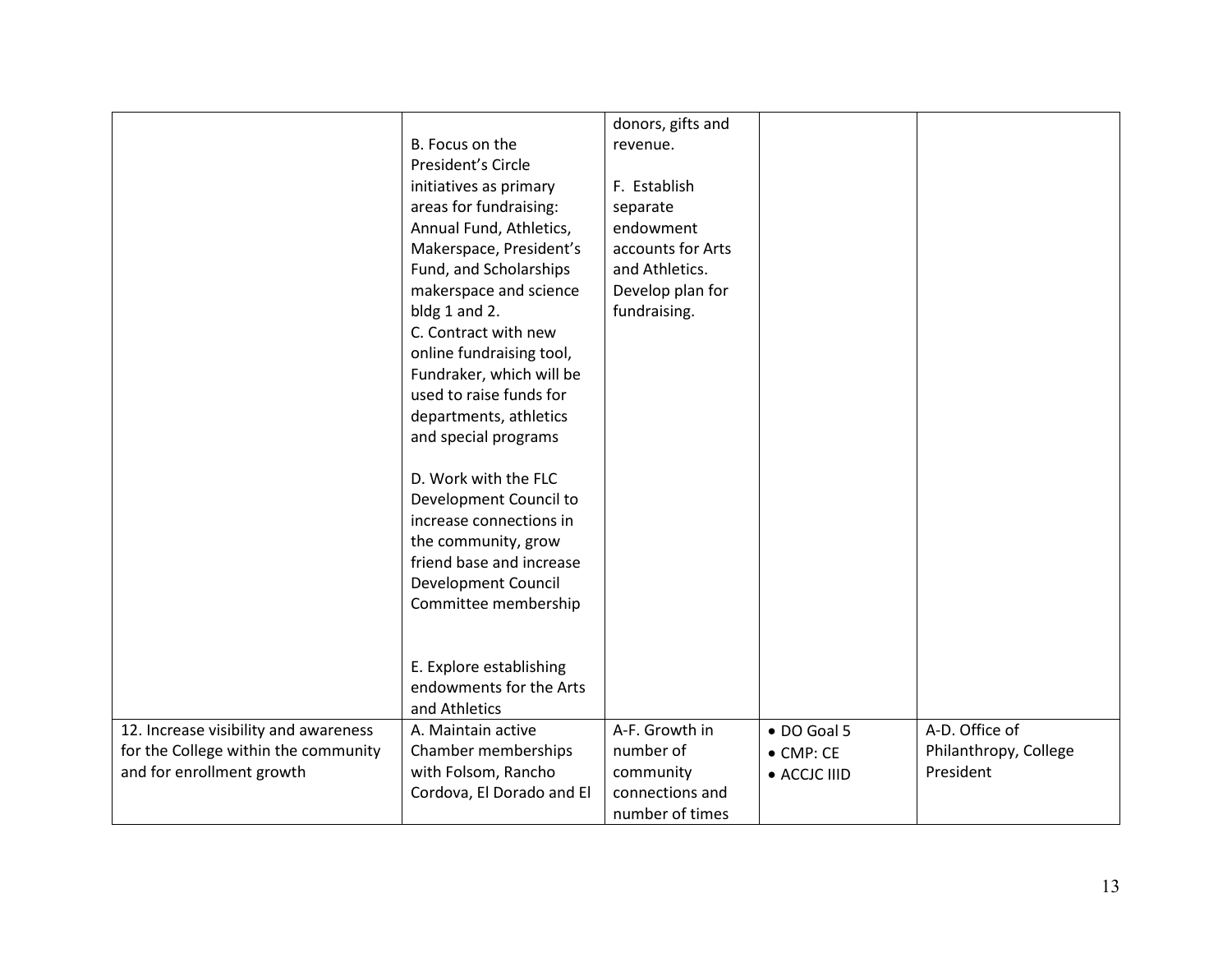| Dorado County Chambers     | that Folsom Lake    | E. Instructional Design and |
|----------------------------|---------------------|-----------------------------|
| of Commerce                | College is          | Development/Makerspace      |
|                            | mentioned in        | Coordinator, Makerspace     |
| B. Conduct outreach with   | community           | Dean, VPI                   |
|                            |                     |                             |
| local organizations        | publications and    |                             |
| (rotary, chambers, City,   | social media feeds. | F. PIO                      |
| County and corporations),  |                     |                             |
| presenting State of the    | E. Development of   | G. Office of Philanthropy,  |
| College updates as         | menu of options,    | <b>College President</b>    |
| needed                     | including pricing,  |                             |
|                            | for Makerspace      |                             |
| C. Maintain visibility at  | accessibility       |                             |
| local community and civic  |                     |                             |
| events as appropriate      | F. Growth in posts, |                             |
|                            | followers,          |                             |
| D. Serve on local Chamber  | impressions, and    |                             |
| boards as requested by     | engagement.         |                             |
| the President.             |                     |                             |
|                            |                     |                             |
| E. Explore options for     |                     |                             |
| Makerspace be accessible   |                     |                             |
| to community partners      |                     |                             |
|                            |                     |                             |
| F. Expand geo-targeted     |                     |                             |
| digital marketing          |                     |                             |
| strategies to reach        |                     |                             |
| residents of service area. |                     |                             |
|                            |                     |                             |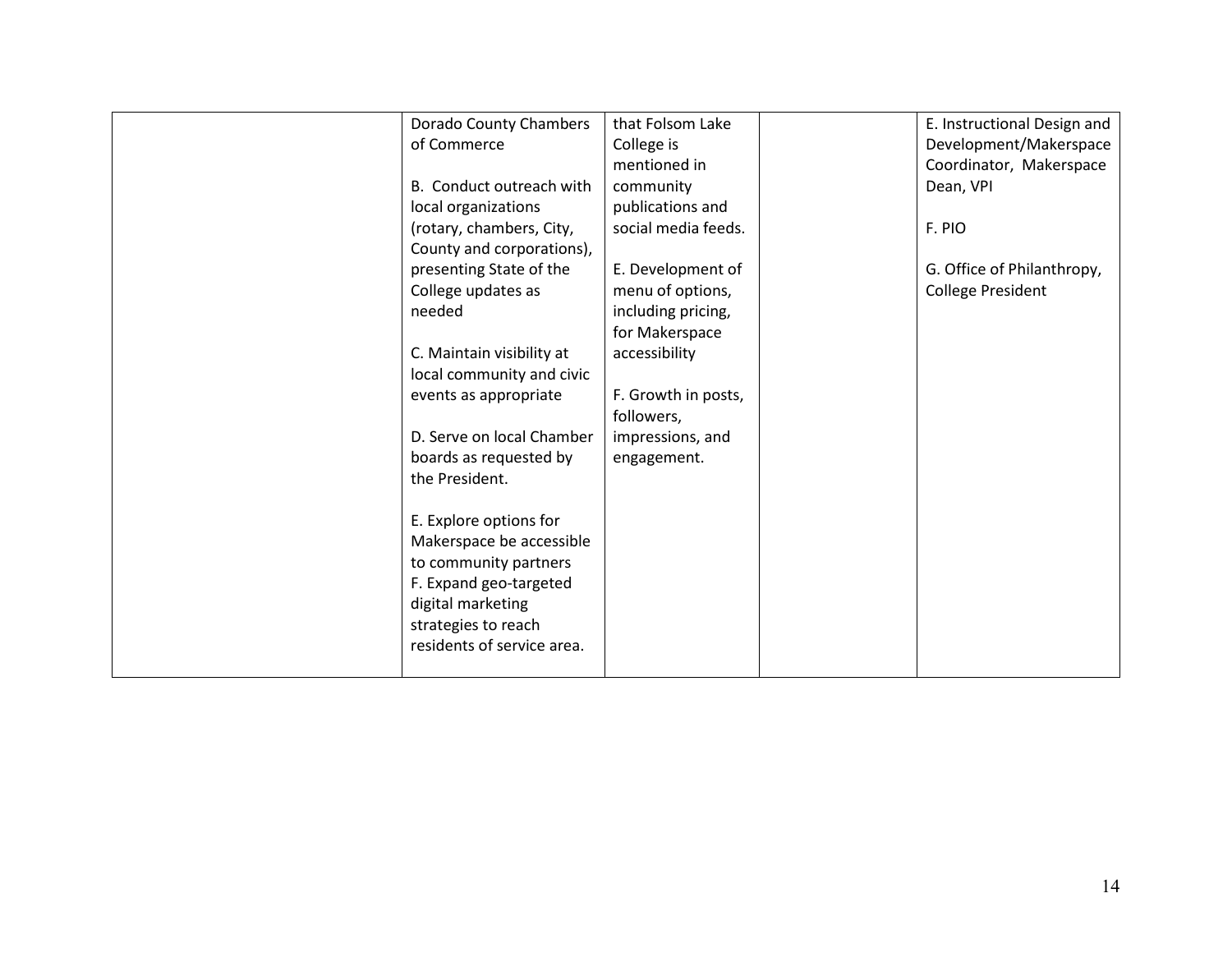#### **Appendix:**

**AB 705: (Goal 1)** While English has worked to redesign the sequence such that students take either English 300 only or English 300 plus a support co-requisite 33 course; math is continuing to work on the sequencing of courses including paths for science majors and liberal arts majors. Much of the work during 2019-2020 will be finalizing the initial math sequences, and examining outcomes data for both English and math. Additionally, work is beginning re: ESL placement and sequencing.

**Core Mandated Services: (Goal 1)** Continue to provide orientation, placement, career assessment, counseling, and individualized case management through existing and improved services for current and future students. The college will engage in a "redesigning of the front door" (the "front door" is what students first see and experience when they enroll at Folsom Lake College) to improve the connection and onboarding of new students through technology platforms (Starfish and High Point) that will provide electronic case management, early alert, and degree planning for students.

**Equity Center: (Goal 2)** The College will provide support and staffing for the full implementation of the Folsom Lake College Equity Center. The Equity Center will increase awareness of equity mindedness related to FLC's disproportionately impacted students. Additionally, the Center will provide Disproportionately Impacted students with peer support, trainings, academic and life skills, support educational pipelines for affinity groups, and connection to other resources (food resources, housing, safety, etc.) The Equity

Center will work with faculty, staff, and administration to create a more welcoming campus environment (visible signs of diversity and equity, events, art, food.)

**Equity in Guided Pathways: (Goal 1)**The College will bridge the work between instruction and student services in regards to guided pathways to ensure that access to pathways is equitable - for instance, ensure that both full time and part time pathways exist, and that evening and online opportunities are available. The Equity Center will work with the Office of Institutional Research to hold and Use focus groups to identify specific strategies that will increase access for disproportionately impacted students, and use student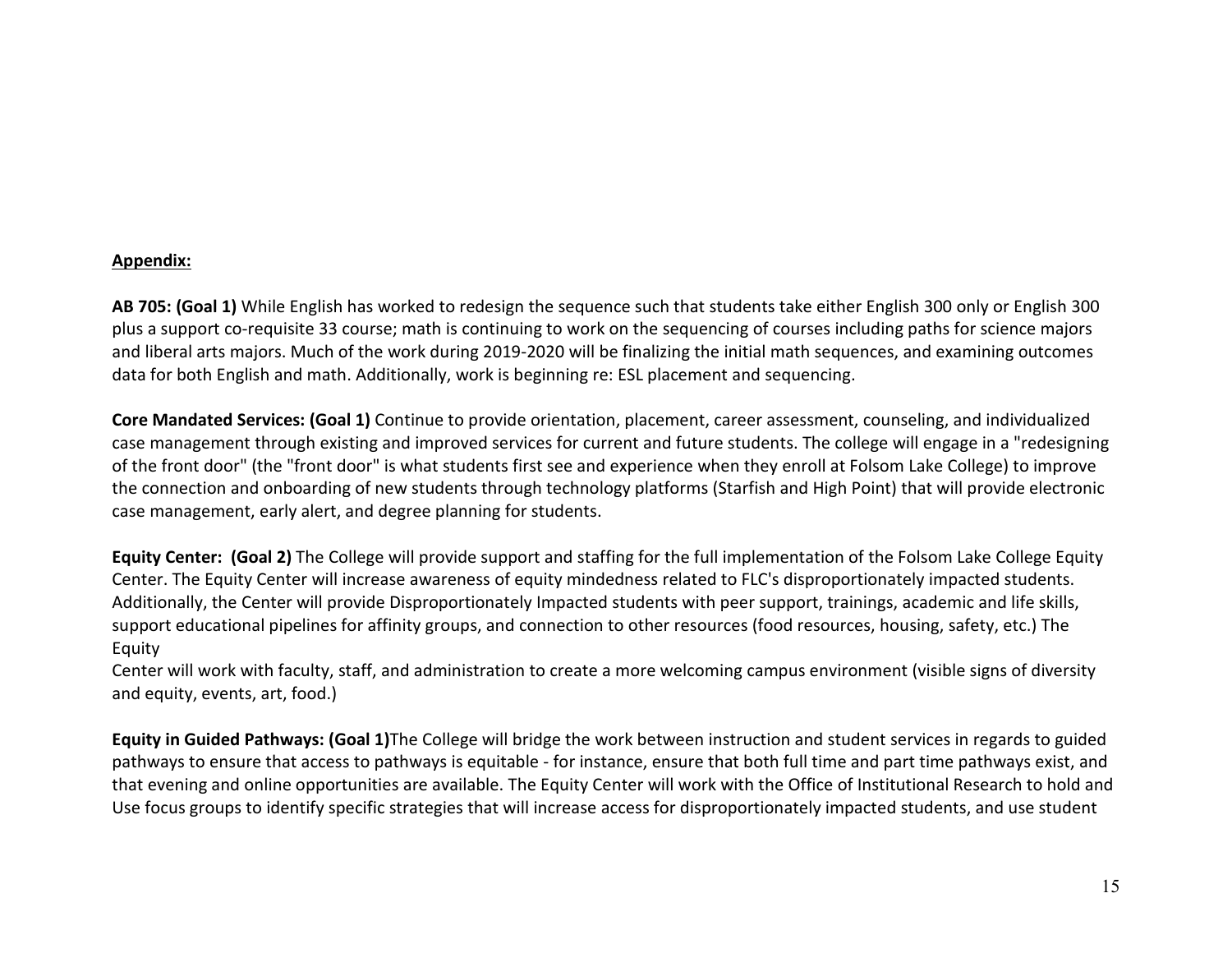stories to build pathways that will work for specific groups identified in the data as having a significant gap. The Guided Pathways team will develop clear and prevalent communication regarding guided pathways, and align communication strategies among faculty, counselors, and other points of contacts to ensure that students are receiving a consistent and clear message regarding their progress on their path. The Guided Pathways team will explore ways to intentionally support disproportionately impacted students through comprehensive support strategies/efforts.

**Learning Skills Center: (Goal 1)** Provide support for current and future students in any subject matter courses. Support will be expanded to include coordination with the Math and Science Center and the Reading and Writing Center related to AB 705 to address the equity gaps in completion for disproportionately impacted students. Support is provided via peer tutoring, embedded tutoring, and supplemental instruction. Tutor.com will be provided to enhance access to tutoring services for online students, as well as students with access barriers. The Learning Skills Center will develop and implement a technology loan program for students who do not have access to a device and/or internet.

**Math and Science Center: (Goal 1)** Provide support for current and future students in math and science courses as well as other subject matter courses that require college level math skills. Support is provided via peer tutoring. The Math and Science Center will develop services to recruit and support Disproportionately Impacted populations (particularly first generation and immigrant student populations), for example, culturally relevant tutoring, and equity-minded hiring of tutors and staff. The Math and Science Center will curate a repository of culturally relevant teaching and support practices related to math and Science.

**Professional Development - Enhancing Equity on Campus and in the Classroom: (Goal 2)** Leveraging information we learned from equity-focused professional development, the Professional Development Committees will work with the campus to enhance culturally relevant pedagogy, improve diversity in the faculty and staff hiring process, retain faculty and staff through affinity groups, develop and provide resources for equity practices in the classroom. This would include faculty mentorship (from an equity stance), a robust repository of resources and information regarding improving outcomes for disproportionately impacted students, support for classroom innovation, and culturally responsive trainings. The professional development coordinator will create and host events to support professional development for enhancing equity. The college will support the "equity in the classroom" project by providing faculty with resources to engage in analysis and dialogue about equity gaps in their classrooms.